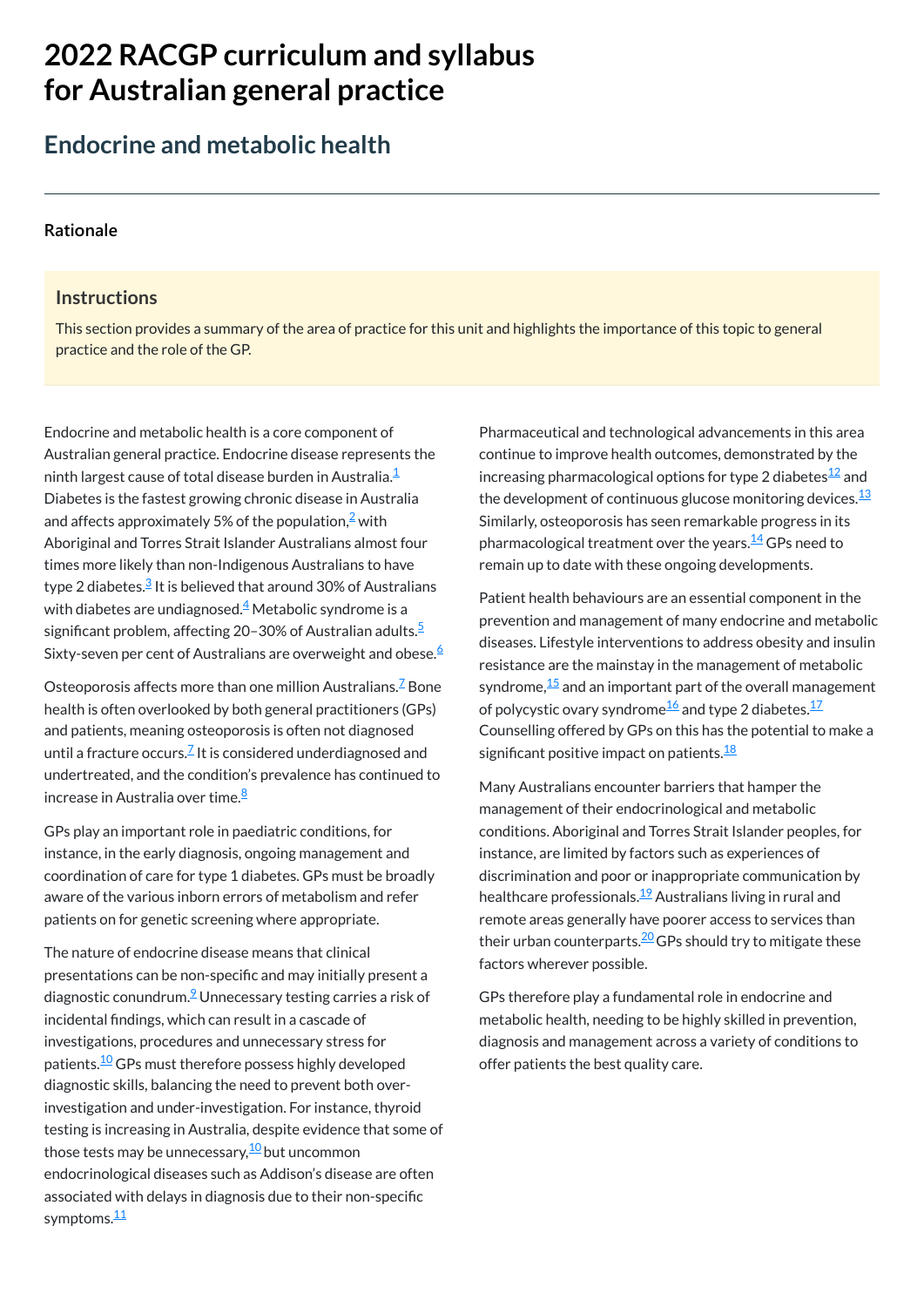**[Competencies and learning outcomes](javascript:void(0))**

#### **References**

- <span id="page-1-0"></span>1.Australian Institute of Health and Welfare. Burden of disease. Canberra: AIHW, 2020 [\(http://www.aihw.gov.au/reports/australias-health/burden-of-disease\)](http://www.aihw.gov.au/reports/australias-health/burden-of-disease) [Accessed 18 November 2021].
- <span id="page-1-1"></span>2. Diabetes Australia. Diabetes in Australia. Canberra: Diabetes Australia, 2021 [\(http://www.diabetesaustralia.com.au/about-diabetes/diabetes-in-australia/\)](http://www.diabetesaustralia.com.au/about-diabetes/diabetes-in-australia/) [Accessed 18 November 2021].
- <span id="page-1-2"></span>3. Australian Institute of Health and Welfare. Diabetes. Canberra: AIHW, 2020 [\(http://www.aihw.gov.au/reports/diabetes/diabetes/contents/impact\)](http://www.aihw.gov.au/reports/diabetes/diabetes/contents/impact) [Accessed 18 November 2021].
- <span id="page-1-3"></span>4. Sainsbury, E., Shi, Y., Flack, J., & Colagiuri, S. (2020). The diagnosis and management of diabetes in Australia : does the "Rule of Halves" apply? Diabetes Research And Clinical Practice, 170 [\(https://doi.org/10.1016/j.diabres.2020.108524\)](https://doi.org/10.1016/j.diabres.2020.108524) [Accessed 18 November 2021].
- <span id="page-1-4"></span>5. Healthdirect. Metabolic syndrome. Haymarket, NSW: Healthdirect, 2021 [\(http://www.healthdirect.gov.au/metabolic-syndrome\)](http://www.healthdirect.gov.au/metabolic-syndrome) [Accessed 18 November 2021]. 6. Australian Institute of Health and Welfare. Overweight and Obesity. 2020
- <span id="page-1-5"></span>[\(http://www.aihw.gov.au/reports/australias-health/overweight-and-obesity\)](http://www.aihw.gov.au/reports/australias-health/overweight-and-obesity) [Accessed 18 November 2021].
- <span id="page-1-6"></span>7. Ebeling PR, Daly RM, Kerr DA, Kimlin MG. Building healthy bones throughout life: An evidence-informed strategy to prevent osteoporosis in Australia. Med J Aust 2013;199(7):S1. doi: 10.5694/mjao12.11363.
- <span id="page-1-7"></span>8. Osteoporosis National Action Plan Working Group. Osteoporosis National Action Plan 2016. Sydney: Osteoporosis National Action Plan Working Group, 2016 [\(http://www.garvan.org.au/news-events/files/osteoporosis-national-action-plan-](http://www.garvan.org.au/news-events/files/osteoporosis-national-action-plan-2016.pdf)2016.pdf) [Accessed 18 November 2021].
- <span id="page-1-8"></span>9. Woods A. The ongoing challenge of diagnosing endocrine diseases. Aust J Gen Pract 2021;50(1-2) [\(http://www1.racgp.org.au/ajgp/2021/january-february/the-ongoing](http://www1.racgp.org.au/ajgp/2021/january-february/the-ongoing-challenge-of-diagnosing-endocrine-dise)challenge-of-diagnosing-endocrine-dise) [Accessed 18 November 2021].
- <span id="page-1-9"></span>10. NPS MedicineWise. Thyroid disease: Challenges in primary care. Strawberry Hills, NSW: NPS MedicineWise, 2019 [\(http://www.nps.org.au/news/thyroid-disease](http://www.nps.org.au/news/thyroid-disease-challenges-in-primary-care)challenges-in-primary-care) [Accessed 18 November 2021].
- <span id="page-1-10"></span>11. National Organization of Rare Disorders. Addison's disease. Danbury, CT: NORD, 2018 [\(https://rarediseases.org/rare-diseases/addisons-disease\)](https://rarediseases.org/rare-diseases/addisons-disease) [Accessed 18 November 2021].
- <span id="page-1-11"></span>12. Libianto R, Davis TME, Ekinci EI. Advances in type 2 diabetes therapy: A focus on cardiovascular and renal outcomes. Med J Aust 2020;212(3). doi: 10.5694/mja2.50472.
- <span id="page-1-12"></span>13. Tsirtsakis A. Diabetes monitoring technology an 'empowering' patient tool. East Melbourne, Vic: RACGP newsGP, 2020 [\(http://www1.racgp.org.au/newsgp/clinical/diabetes-monitoring-technology-an](http://www1.racgp.org.au/newsgp/clinical/diabetes-monitoring-technology-an-empowering-patie)empowering-patie) [Accessed 18 November 2021].
- <span id="page-1-13"></span>14. Naik-Panvelkar P, Norman S, Elgebaly Z, et al. Osteoporosis management in Australian general practice: An analysis of current osteoporosis treatment patterns and gaps in practice. BMC Fam Pract 2020;21(32). doi: [\(https://doi.org/10.1186/s12875-020-](https://doi.org/10.1186/s12875-020-01103-2) 01103-2)
- <span id="page-1-14"></span>15. Harris M. The metabolic syndrome. Aust Fam Physician 2013;42(8) [\(http://www.racgp.org.au/afp/2013/august/the-metabolic-syndrome\)](http://www.racgp.org.au/afp/2013/august/the-metabolic-syndrome) [Accessed 18 November 2021].
- <span id="page-1-15"></span>16. Monash University. International evidence-based guideline for the assessment and management of polycystic ovary syndrome. Melbourne: Monash University, 2018 (http://www.monash.edu/\_data/assets/pdf\_file/0004/1412644/PCOS\_Evidence-Based-Guidelines 20181009.pdf) [Accessed 18 November 2021].
- <span id="page-1-16"></span>17. The Royal Australian College of General Practitioners. Management of type 2 diabetes: A handbook for general practice. East Melbourne, Vic: RACGP, 2020 [\(http://www.diabetesaustralia.com.au/wp-content/uploads/Available-here.pdf\)](http://www.diabetesaustralia.com.au/wp-content/uploads/Available-here.pdf) [Accessed 18 November 2021].
- <span id="page-1-17"></span>18. Beattie J, Binder M, Harrison C, Miller GC, Pedler D. Lifestyle risk factors and corresponding levels of clinical advice and counselling in general practice. Aust Fam Physician 2017;46(10) [\(http://www.racgp.org.au/afp/2017/october/lifestyle-risk](http://www.racgp.org.au/afp/2017/october/lifestyle-risk-factors-and-corresponding-levels-of-clinical-advice/)factors-and-corresponding-levels-of-clinical-advice/) [Accessed 18 November 2021].
- <span id="page-1-18"></span>19. Davy C, Harfield S, McArthur A, et al. Access to primary health care services for Indigenous peoples: A framework synthesis. Int J Equity Health 2016;15(163). doi: [\(https://doi.org/10.1186/s12939-016-0450-5\)](https://doi.org/10.1186/s12939-016-0450-5)
- <span id="page-1-19"></span>20. Australian Institute of Health and Welfare. Rural & remote health. 2019. Canberra: AIHW [\(http://www.aihw.gov.au/reports/rural-remote-australians/rural-remote](http://www.aihw.gov.au/reports/rural-remote-australians/rural-remote-health/contents/access-to-health-care)health/contents/access-to-health-care) [Accessed 18 November 2021].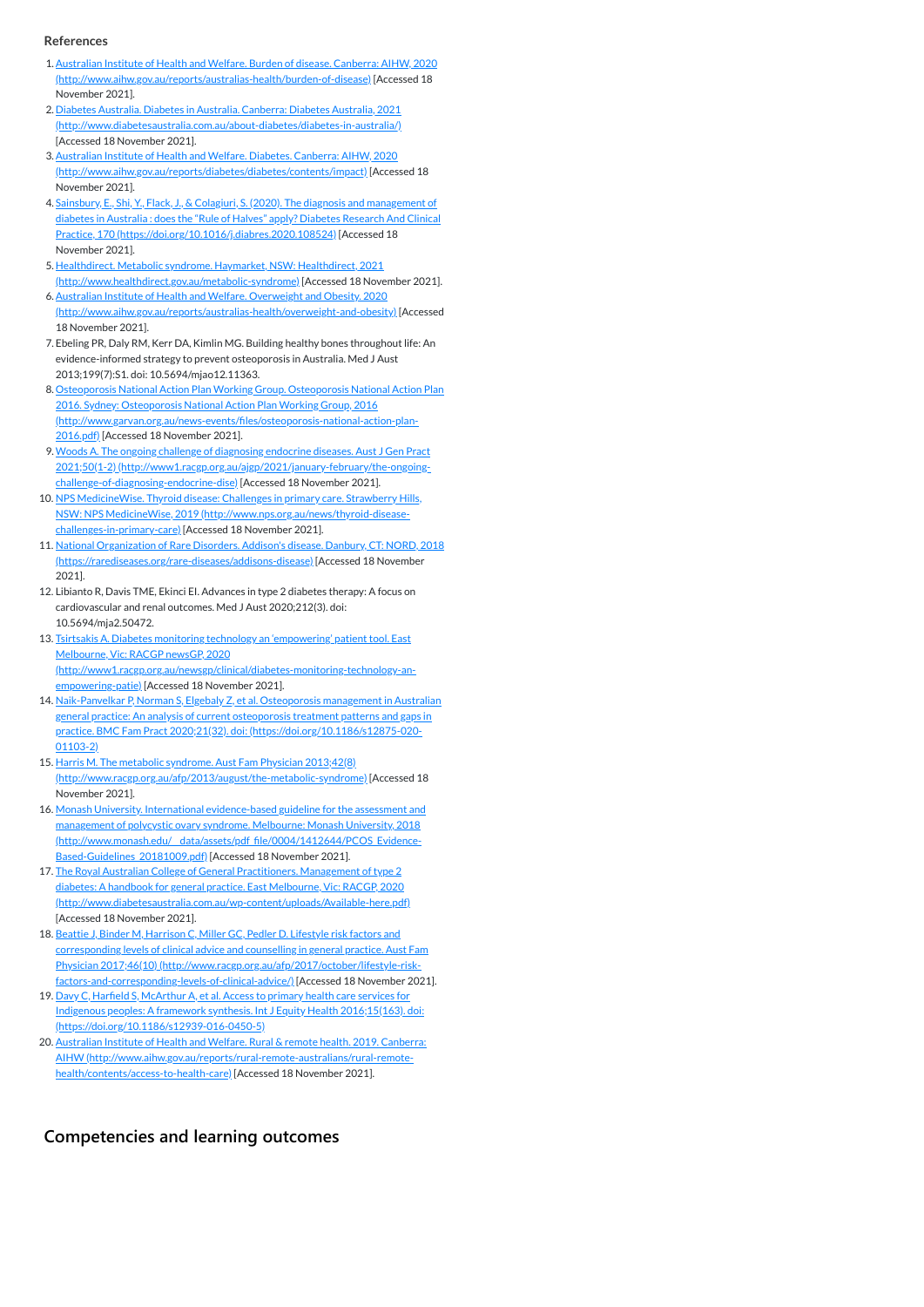## **Instructions**

This section lists the knowledge, skills and attitudes that are expected of a GP for this contextual unit. These are expressed as measurable learning outcomes, listed in the left column. These learning outcomes align to the core competency outcomes of the seven core units, which are listed in the column on the right.

| Communication and the patient-doctor relationship                                                                                                                                     |                                                          |
|---------------------------------------------------------------------------------------------------------------------------------------------------------------------------------------|----------------------------------------------------------|
| Learning outcomes                                                                                                                                                                     | Related core competency outcomes                         |
| The GP is able to:                                                                                                                                                                    |                                                          |
| demonstrate clear communication, adapted for the patient's<br>$\bullet$<br>background and needs, regarding complex, chronic<br>endocrinological and metabolic disorders               | 1.1.1, 1.1.3, 1.1.6, 1.2.1, 1.3.1, 1.4.3, AH1.3.1        |
| demonstrate appropriate and effective communication to the<br>$\bullet$<br>parents of children with endocrinological and metabolic<br>disorders                                       | 1.1.1, 1.1.3, 1.1.5, AH1.1.1, 1.2.1, 1.3.1, 1.4.1, 1.4.3 |
| effectively collaborate and communicate with other relevant<br>٠<br>health providers (such as diabetic educators and dieticians) to<br>appropriately manage the patient's condition/s | 1.1.3, RH1.4.1, 1.4.2                                    |
| demonstrate appropriate motivational interviewing techniques<br>$\bullet$<br>to improve patients' lifestyle behaviours and medication<br>adherence, where appropriate                 | 1.1.2, 1.1.4, 1.2.2, 1.3.2, 1.4.3, 1.4.4                 |

| Applied knowledge and skills                                                                                                                                                                                                        |                                  |
|-------------------------------------------------------------------------------------------------------------------------------------------------------------------------------------------------------------------------------------|----------------------------------|
| Learning outcomes                                                                                                                                                                                                                   | Related core competency outcomes |
| The GP is able to:                                                                                                                                                                                                                  |                                  |
| • display appropriate clinical decision-making in investigating and<br>monitoring endocrinological and metabolic disorders                                                                                                          | 2.1.6, 2.1.7, 2.1.8, 2.2.2       |
| • demonstrate appropriate examination skills relating to<br>endocrinological and metabolic disorders                                                                                                                                | 2.1.2                            |
| • describe the Australian guidelines for the screening of metabolic<br>syndrome risk factors and diabetes, and the differences<br>between screening for the general population and Aboriginal<br>and Torres Strait Islander peoples | 2.1.6, AH2.3.1                   |
| prescribe medications for endocrinological and metabolic<br>$\bullet$<br>conditions and obesity in accordance with guidelines and<br>established evidence-based practice                                                            | 2.1.8, 2.1.9                     |
| • describe the various non-pharmacological options for the<br>management of metabolic syndrome and some endocrinological<br>diseases                                                                                                | 2.1.8                            |
| appropriately identify and manage life-threatening conditions<br>$\bullet$<br>associated with endocrinological diseases                                                                                                             | 2.1.3                            |
| appropriately administer injections relevant to endocrinological<br>$\bullet$<br>and metabolic diseases                                                                                                                             | 2.1.9                            |

| Population health and the context of general practice |                                  |
|-------------------------------------------------------|----------------------------------|
| Learning outcomes                                     | Related core competency outcomes |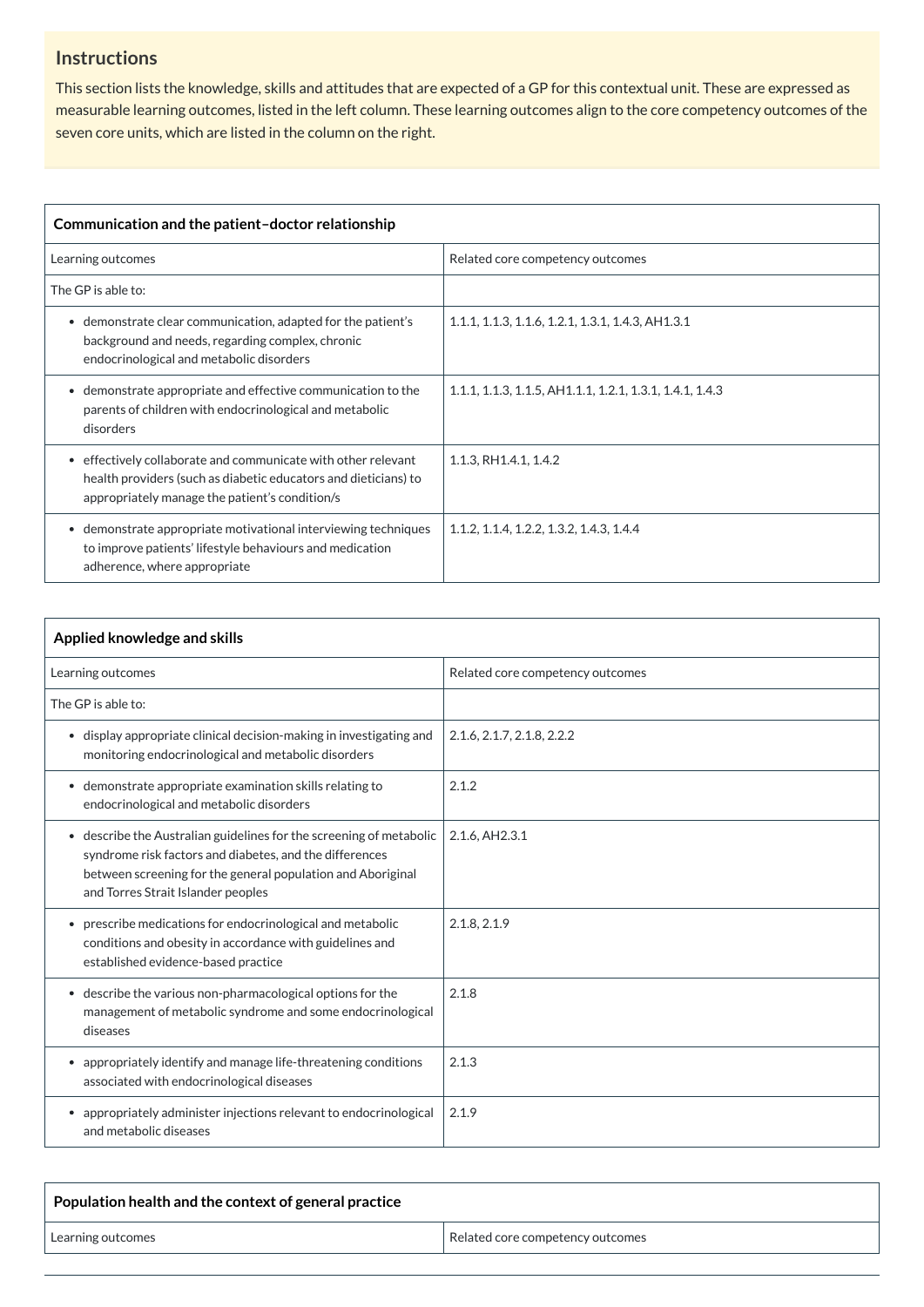| Population health and the context of general practice                                                                                                                           |                                |
|---------------------------------------------------------------------------------------------------------------------------------------------------------------------------------|--------------------------------|
| The GP is able to:                                                                                                                                                              |                                |
| describe the determinants of health as they pertain to metabolic<br>syndrome, obesity and endocrinological diseases, and advocate<br>for positive change in these areas         | 3.2.3, AH3.2.1                 |
| describe the unique disadvantages that Aboriginal and Torres<br>Strait Islander peoples have with respect to social determinants<br>of health and barriers to accessing care    | AH3.2.2                        |
| advocate for health promotion activities relevant to the local<br>community as they pertain to the prevention of chronic<br>endocrinological and metabolic diseases and obesity | 3.2.2, 3.2.4, AH3.2.2, RH3.2.1 |

| <b>Professional and ethical role</b>                                                                                                                                              |                                                       |
|-----------------------------------------------------------------------------------------------------------------------------------------------------------------------------------|-------------------------------------------------------|
| Learning outcomes                                                                                                                                                                 | Related core competency outcomes                      |
| The GP is able to:                                                                                                                                                                |                                                       |
| • remain up to date with developments in medications and other<br>treatments as they pertain to endocrinological and metabolic<br>disorders and obesity                           | 4.4.1, 4.4.2, AH4.4.1, AH4.4.2                        |
| • self-reflect on own knowledge and skills in relation to<br>endocrinological and metabolic disease and act on areas for<br>professional development as identified                | 4.2.1, 4.2.2                                          |
| • ensure the care offered to patients is always given in a way that<br>is non-judgemental and free from bias, especially relating to<br>issues of lifestyle behaviours and weight | 4.1.1, 4.1.2, 4.2.2, 4.2.4, AH4.2.1, AH4.2.2, AH4.2.3 |
| • demonstrate critical analysis skills in assessing new research on<br>endocrinological and metabolic disease, knowing how and when<br>to implement this into clinical practice   | 4.4.1                                                 |

| <b>Organisational and legal dimensions</b>                                                                                                                                  |                                  |  |
|-----------------------------------------------------------------------------------------------------------------------------------------------------------------------------|----------------------------------|--|
| Learning outcomes                                                                                                                                                           | Related core competency outcomes |  |
| The GP is able to:                                                                                                                                                          |                                  |  |
| utilise appropriate Medicare items to assist in the coordination<br>and facilitation of holistic care of patients with chronic<br>endocrinological and metabolic conditions | AH5.1.1, 5.2.3, 5.2.4            |  |
| effectively use recalls to assist in the monitoring of<br>$\bullet$<br>endocrinological and metabolic disorders and relevant<br>associated health screening                 | 5.1.1, AH5.1.2, AH5.1.3          |  |
| demonstrate awareness of the relevance of certain<br>endocrinological and metabolic diseases in relation to fitness to<br>drive                                             | 5.2.1, 5.2.3                     |  |

### **[Words of wisdom](javascript:void(0))**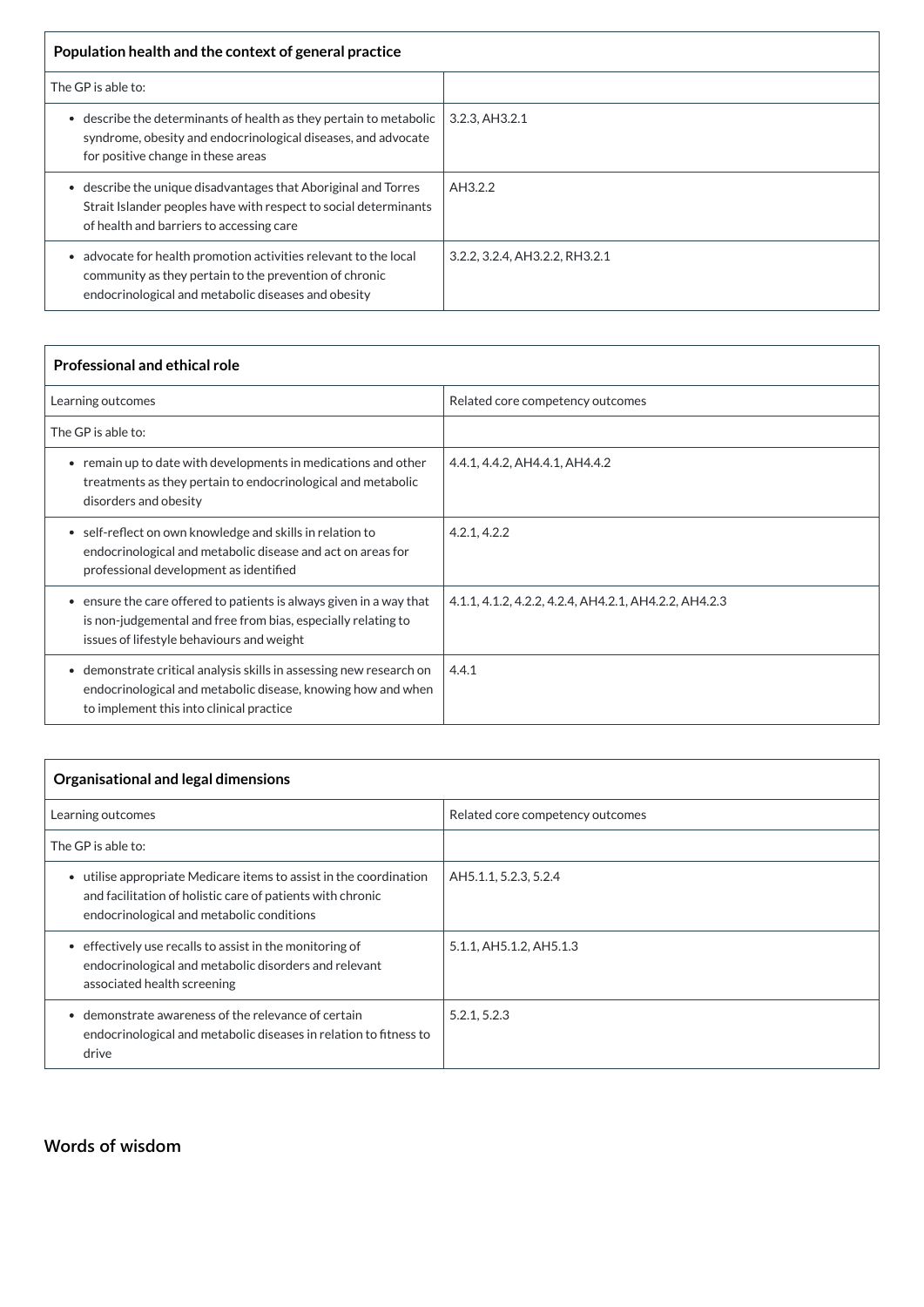#### **Instructions**

This section includes tips related to this unit from experienced GPs. This list is in no way exhaustive but gives you tips to consider applying to your practice.

**Extension exercise:** Speak to your study group or colleagues to see if they have further tips to add to the list.

- **1.** Remember to consider osteoporosis. It is underdiagnosed and undermanaged in Australia and occurs not just in elderly people but also in people with other medical conditions. Remember to consider a patient's eligibility for Medicarerebateable screening.
- **2.** A good GP sees the whole patient in the context of their life (both past and present). This may mean, for instance, acknowledging the link between obesity and mental health issues, such as adverse childhood experiences and prior or current abuse. Don't be afraid to take complex histories from your patient and be ready to assist and support them, where necessary.
- **3.** Make sure that your management plans are practical and tailored to the patient, rather than a generic list of things that you feel should be done. For example, if a patient is unable to administer daily insulin, consider an alternative prescription, such as weekly injectable hypoglycaemic agents. Be realistic and include your patient in treatment planning.
- **4.** Always bear in mind how endocrinological and metabolic conditions can impact fitness to drive. As a patient's condition changes, so too may their safety in driving. Always refer to the fitness to drive guidelines (https://austroads.com.au/drivers[and-vehicles/assessing-fitness-to-drive\),](https://austroads.com.au/drivers-and-vehicles/assessing-fitness-to-drive) refer to a non-GP specialist if necessary, discuss the issue with your patient, and report to the local transport authority if necessary.
- **5.** A good GP does not judge their patients who are struggling with weight problems. Many people are uncomfortable to discuss this topic with their doctor for fear of bias and stigma. Show your patients support without criticism, acknowledging the many challenges of weight loss.

The questions in the table below are ordered according to the RACGP clinical exam assessment areas [\(https://www.racgp.org.au/getmedia/f93428f5-c902-44f2-b98a-e56d9680e8ab/Clinical-Competency-Rubric.pdf.aspx\)](https://www.racgp.org.au/getmedia/f93428f5-c902-44f2-b98a-e56d9680e8ab/Clinical-Competency-Rubric.pdf.aspx) and domains, to prompt you to think about different aspects of the case example.

Note that these are examples only of questions that may be asked in your assessments.

#### **[Case consultation example](javascript:void(0))**

### **Instructions**

- 1. Read this example of a common case consultation for this unit in general practice.
- 2. Thinking about the case example, reflect on and answer the questions in the table below.

You can do this either on your own or with a study partner or supervisor.

**Extension exercise**: Create your own questions or develop a new case to further your learning.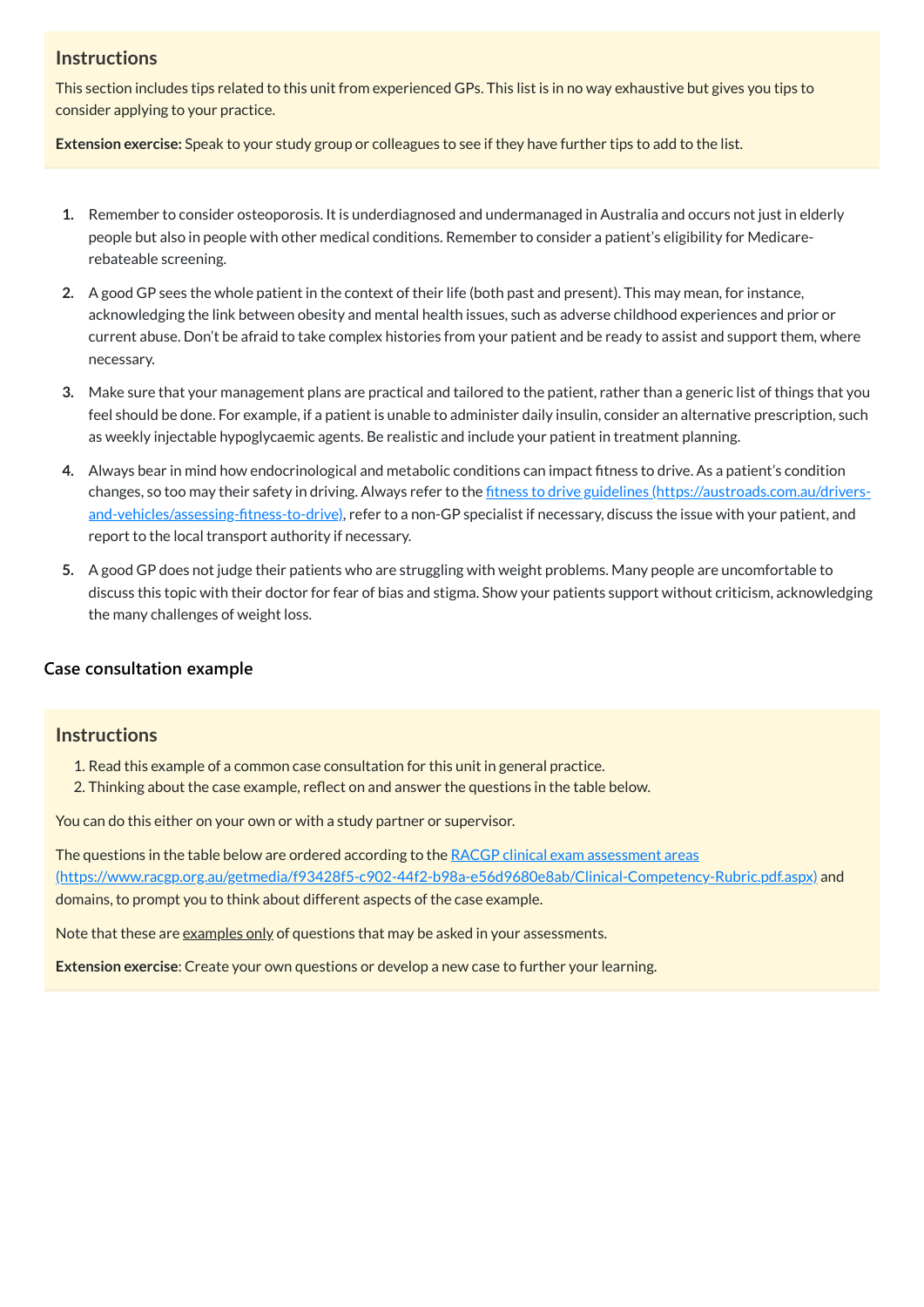

**Lena is a 35-year-old woman with type 1 diabetes who presents for a general review atthe urging of her endocrinologist. Although she regularly visits her endocrinologist, she infrequently attends the GP practice. Lena is on insulin through an insulin pump and has an intrauterine device.**

| Questions for you to consider                                                                                                                      |                                                      | <b>Domains</b> |
|----------------------------------------------------------------------------------------------------------------------------------------------------|------------------------------------------------------|----------------|
| How would you address Lena's infrequent attendance to<br>the practice? How could you engage Lena?                                                  | 1. Communication and consultation skills             | 1,2,5          |
| How would your communication style change if Lena had<br>an intellectual disability? What if she presented with a<br>family member or other carer? |                                                      |                |
| How would your communication change if you were<br>working in a remote Aboriginal community?                                                       |                                                      |                |
| What specific questions should you ask Lena at this<br>appointment? What examination would you do?                                                 | 2. Clinical information gathering and interpretation | $\overline{2}$ |
| What is the most relevant and important information you<br>would look for in the letter from Lena's endocrinologist?                               |                                                      |                |
| Are there any mental health conditions you need to<br>consider? If so, which ones and how would you screen for<br>them?                            |                                                      |                |
| What are the associated (non-diabetic) conditions that<br>should be screened for in Lena because she has type 1<br>diabetes?                       | 3. Making a diagnosis, decision making and reasoning | $\overline{2}$ |
| Which complications of diabetes does Lena need to be<br>screened for and how often?                                                                |                                                      |                |

| What if Lena were a child or adolescent? How would your           |  |
|-------------------------------------------------------------------|--|
| screening for complications differ?                               |  |
| What guidelines or resources would you use in caring for<br>Lena? |  |
|                                                                   |  |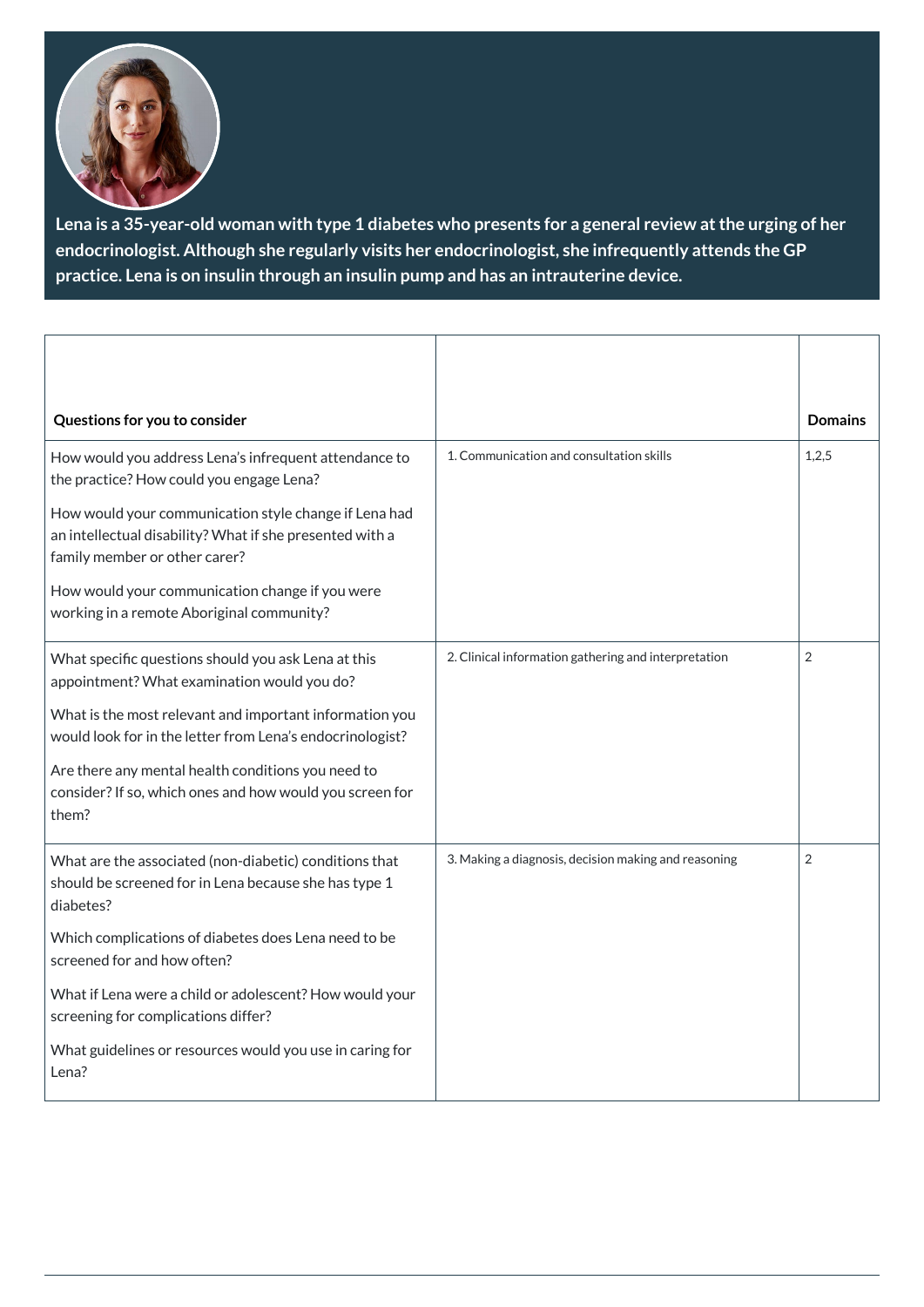| Questions for you to consider                                                                                                                                                                                                                               |                                                            | <b>Domains</b> |
|-------------------------------------------------------------------------------------------------------------------------------------------------------------------------------------------------------------------------------------------------------------|------------------------------------------------------------|----------------|
| What if Lena told you she would like to become pregnant<br>for the first time? What should you discuss with her?                                                                                                                                            | 4. Clinical management and therapeutic reasoning           | $\overline{2}$ |
| What if Lena were an 85-year-old woman in an aged care<br>home? How would that change your management?                                                                                                                                                      |                                                            |                |
| What if Lena told you that she uses complementary<br>therapies at the encouragement of a diabetes support<br>group on Facebook? What questions would you ask and<br>what advice would you give her about this?                                              |                                                            |                |
| How would your management change if you were in a<br>remote Aboriginal or Torres Strait Islander community with<br>no visiting dieticians or diabetes educators, and no way for<br>the patient to see one elsewhere?                                        |                                                            |                |
| If Lena were making unhealthy lifestyle choices (eg<br>smoking, unhealthy diet), what could you do to help her?<br>What if she were an Aboriginal or Torres Strait Islander,<br>what government initiatives could assist Lena to make<br>lifestyle changes? | 5. Preventive and population health                        | 1,2,3          |
| When you read the endocrinologist's letter, you decide that<br>their management plan is not appropriate for Lena given<br>what you know about her. What would your next step be?                                                                            | 6. Professionalism                                         | 4              |
| What strategies can you implement in your practice to<br>encourage Lena to present to a GP more regularly? What<br>are your medico-legal obligations in terms of contacting<br>Lena? For example, regarding abnormal pathology<br>investigations            | 7. General practice systems and regulatory requirement     | 5              |
| If Lena reported having trouble with her insulin pump, what<br>would your next step be?                                                                                                                                                                     | 8. Procedural skills                                       | $\overline{2}$ |
| If Lena presented to your clinic very unwell (with either<br>hypoglycaemia or hyperglycaemia), how would you<br>immediately manage this?                                                                                                                    |                                                            |                |
| How would you manage the consultation if Lena had just<br>arrived from overseas and had limited information with her<br>about her condition?                                                                                                                | 9. Managing uncertainty                                    | $\overline{2}$ |
| What potentially life-threatening situations do you need to<br>know about in Lena's case and how would you manage<br>them if they occurred in your general practice?                                                                                        | 10. Identifying and managing the significantly ill patient | $\overline{2}$ |
| What advice would you give Lena in identifying and self-<br>managing those conditions?                                                                                                                                                                      |                                                            |                |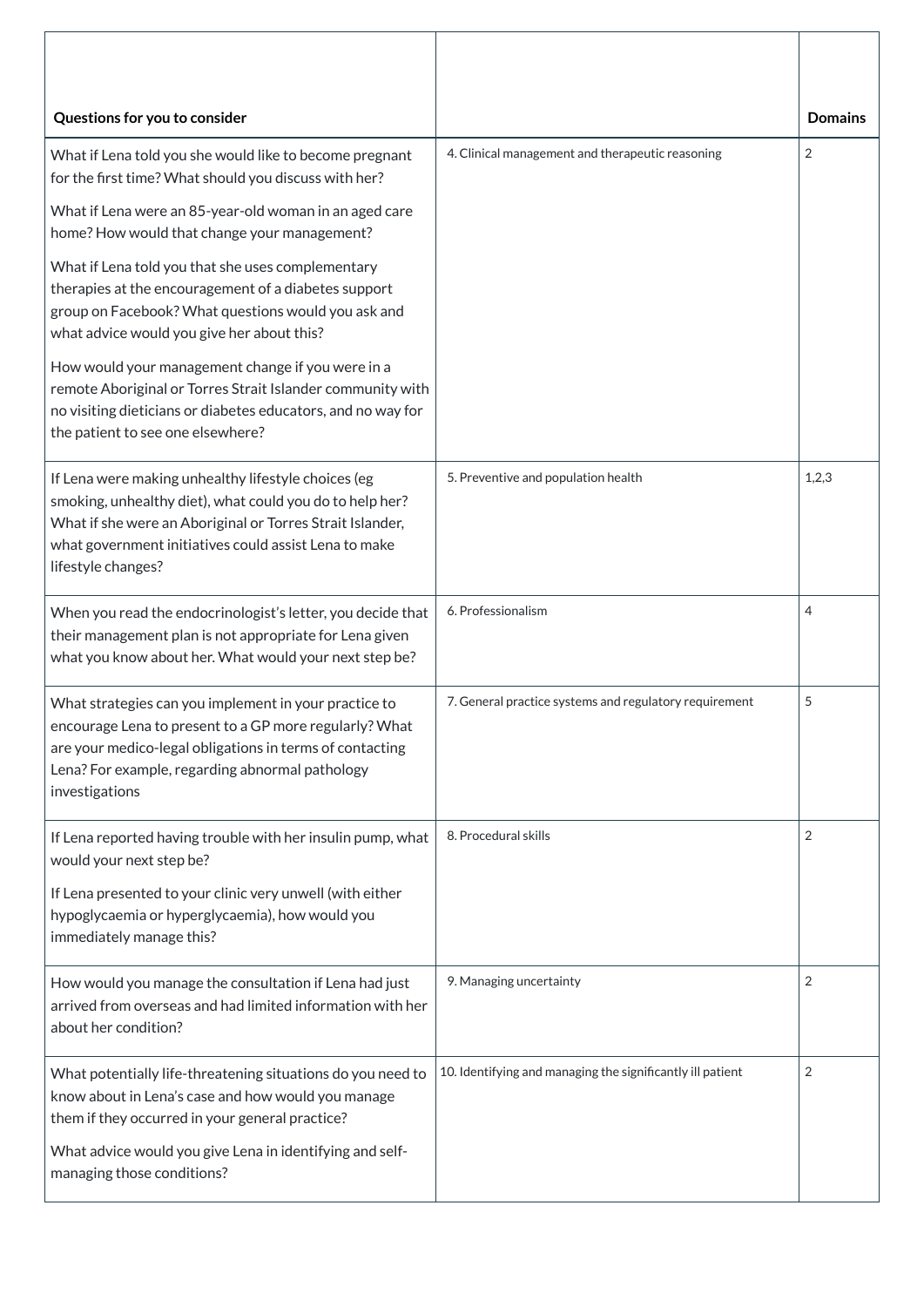#### **[Learning strategies](javascript:void(0))**

#### **Instructions**

This section has some suggestions for how you can learn this unit. These learning suggestions will help you apply your knowledge to your clinical practice and build your skills and confidence in all of the broader competencies required of a GP.

There are suggestions for activities to do:

- on your own
- with a supervisor or other colleague
- in a small group
- with a non-medical person, such as a friend or family member.

Within each learning strategy is a hint about how to self-evaluate your learning in this core unit.

**On your own**

- How can this be incorporated into <sup>a</sup> patient's management plan so that it does not get missed?
- What are the differences in screening for types 1 and 2 diabetes?

Conduct an informal literature review on the management of type 2 diabetes in Aboriginal and Torres Strait Islander peoples.

What did you learn from your literature search? Did anything surprise you? How does it change your practice?

Identify your local referral pathways for bariatric surgery.

- Does your local health network offer this service? If so, what are the inclusion and exclusion criteria?
- When should you offer this option to a patient?

Make a list of all the screening (for both complications and associated conditions) that should occur in patients with type 1 or type 2 diabetes, and write a plan on how often this should be done.

Identify the indications in Australia for vitamin D deficiency screening.

- When is screening for this funded under the MBS and when is it not? How often should it occur in those who are eligible?
- How should people be treated if deficiency has been found?



**With a supervisor**

Do a role play where your supervisor is a patient with type 1 diabetes and take them through a 'sick day plan'.

Did you miss anything in your sick day plan? Where might you find more information (and patient handouts) on this? Does your supervisor have any suggestions?

With your supervisor, do a case review of two or three of your patients with type 2 diabetes and discuss how they were managed.

- Were there differences in your management approaches between patients? If so, why (or why not)?
- How did your management align with recommended guidelines?

Do an informal presentation to your supervisor on the major adrenal diseases and the role of the GP in these conditions.

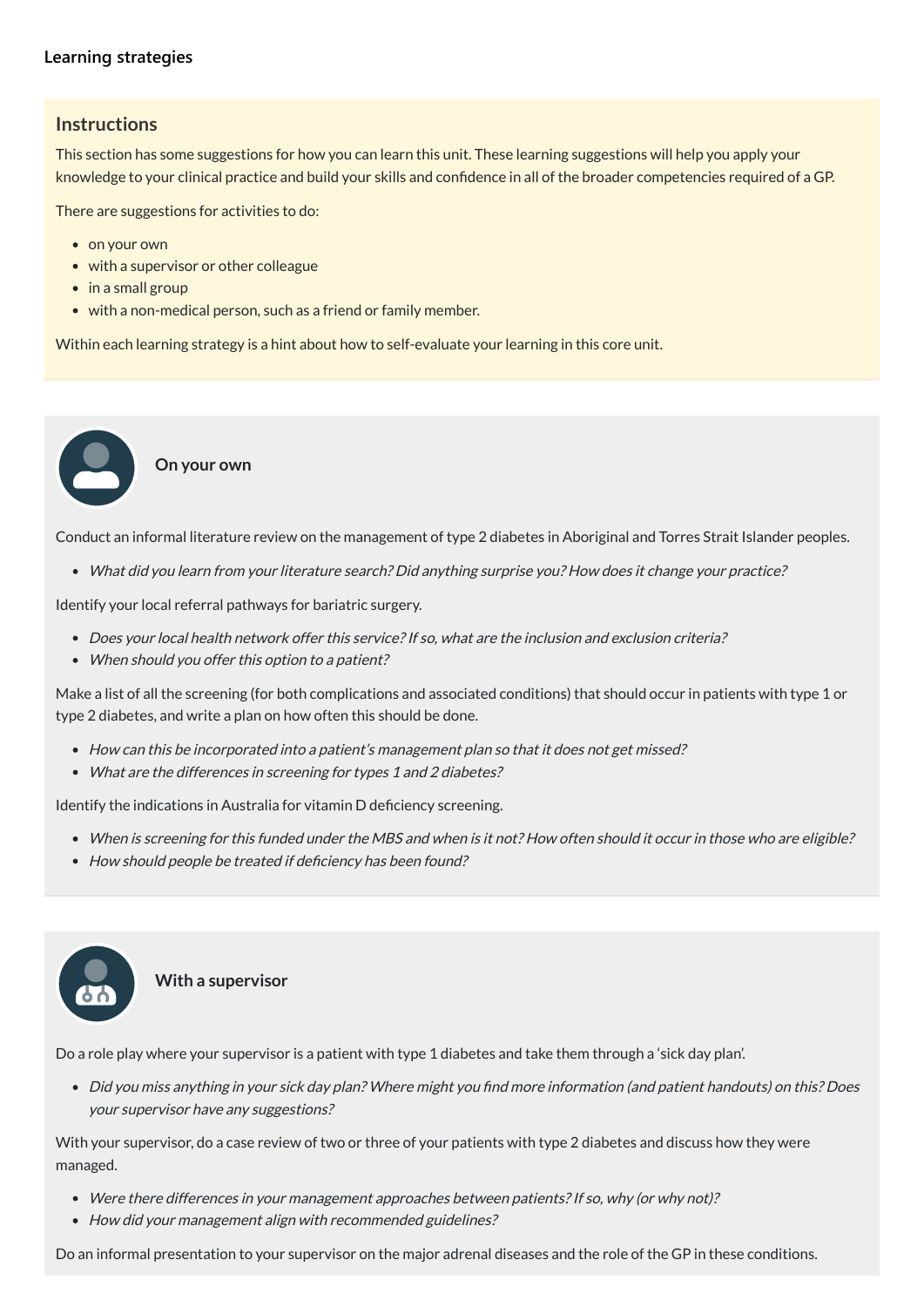- Did your supervisor agree with your summary on the role of the GP in these conditions?
- Where would you find resources relevant to GPs on this topic?
- Does your supervisor have any patients they have managed with adrenal disease that they can discuss with you?

- Where can you find information on this?
- Does your supervisor have any tips on diagnosing and managing thyroid disease?

Discuss the different types of thyroid imaging, and when it is appropriate to order them.

#### **In a small group**

Discuss how you might sensitively approach the topic of weight and lifestyle risk factors (such as diet and exercise) with a patient or parent (of an overweight child).

- Where can you find relevant information on this?
- Does all your group agree about when calcium testing should be done?

What strategies does the evidence suggest in this area? Are some strategies better than others? How can you help patients to feel empowered about making good lifestyle choices?

Practise with your peers giving a new diagnosis of type 2 diabetes to a patient.

- Are there online resources (including YouTube videos) that can help you with this?
- Consider how you might adapt your discussion for different patient demographics; for example, people in remote Aboriginal or Torres Strait Islander communities, patients of differing education levels, and culturally and linguistically diverse groups.

Discuss when you would order calcium levels on a patient and what you would do if they came back high or low.

Have each person draw a diagram (off the top of their head) of the relationship between parathyroid hormone, vitamin D and calcium. Then get together and explain these interactions to each other.

Compare your diagrams with each other and then to an official source – do they match?



**With a friend or family member**

Discuss what your friend or family member understands about osteoporosis, with an emphasis on how to prevent it, then fill in the gaps in their knowledge.

- How can you tailor your advice on osteoporosis prevention so that it is meaningful to the person?
- Do you have any practical suggestions to overcome the barriers people may face in making the necessary lifestyle changes?

Give a short talk (10–15 minutes) to a friend or family member in lay terminology on hypothyroidism and hyperthyroidism. Include the differences between the thyroid function tests (ie TSH, T4 and T3) and sub-clinical hypo/hyperthyroidism.

Ask for feedback. Did they clearly understand everything you said?If not, how can you explain it more simply? Are there patient handouts that could help?

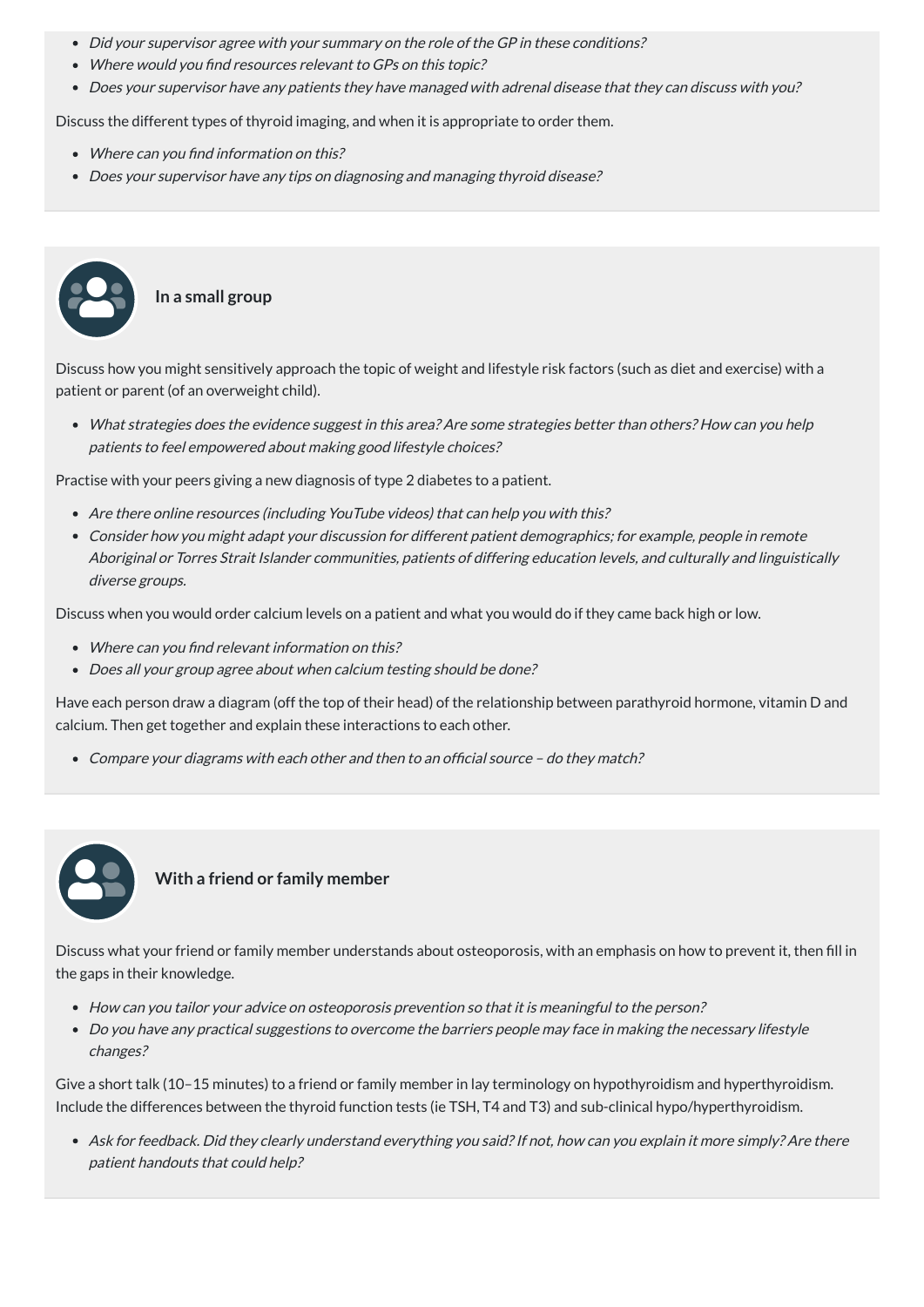#### **Instructions**

These are examples of topic areas for this unit that can be used to help guide your study.

Note that this is not a complete or exhaustive list, but rather a starting point for your learning.

- Metabolic syndrome and obesity:
	- Define metabolic syndrome.
	- List the risk factors for metabolic syndrome and obesity.
	- Describe the pharmacological and non-pharmacological management options for those conditions.
- Type 1 diabetes:
	- Describe the theorised pathogenesis of type 1 diabetes.
	- $\circ$  Outline the screening that should occur in all patients with type 1 diabetes.
	- Describe the symptoms of diabetic ketoacidosis.
	- Describe the emergency management of diabetic ketoacidosis.
	- Describe the potential complications of type 1 diabetes.
- Type 2 diabetes:
	- Appropriately screen for type 2 diabetes and know how screening can be varied in different populations.
	- Promote lifestyle options for both the management and possible remission of type 2 diabetes.
	- Understand the different pharmacological options for type 2 diabetes management and how to individualise prescribing.
	- Describe the necessary clinical assessments to identify potential macrovascular and microvascular complications of type 2 diabetes.
	- Know when to refer a patient to an endocrinologist for type 2 diabetes.
- Osteoporosis:
	- Describe the conditions that warrant referral for bone densitometry testing.
	- Describe the medical definition of osteoporosis.
	- Advise a patient on the various pharmacological and non-pharmacological options for the management of osteoporosis.
	- Describe how osteoporosis can be prevented.
- Vitamin D deficiency:
	- Understand when vitamin D screening is indicated (and rebated through Medicare).
	- $\circ$  Know how to appropriately manage vitamin D deficiency.
- Adrenal disease:
	- Describe the causes and symptoms of Cushing's disease; know when and how to investigate for it, interpret investigation results, and provide management options.
	- Describe the causes and symptoms of Addison's disease; know when and how to investigate for it, interpret investigation results, and provide management options.
- Thyroid conditions:
	- $\circ$  Identify through history and examination when it is appropriate to investigate for thyroid disease.
	- o Interpret investigation results and provide management options (including education, pharmacological therapy and

referral if needed) for:

- goitre
- **hyperthyroidism**
- **hypothyroidism**
- **n** thyroiditis
- nodules and/or malignancy.
- Parathyroid conditions:
	- o Identify through history, examination, and existing pathology results when it is appropriate to investigate for parathyroid disease.
	- o Interpret investigation results and provide management options (including education, pharmacological therapy and referral if needed) for:
		- **hypoparathyroidism**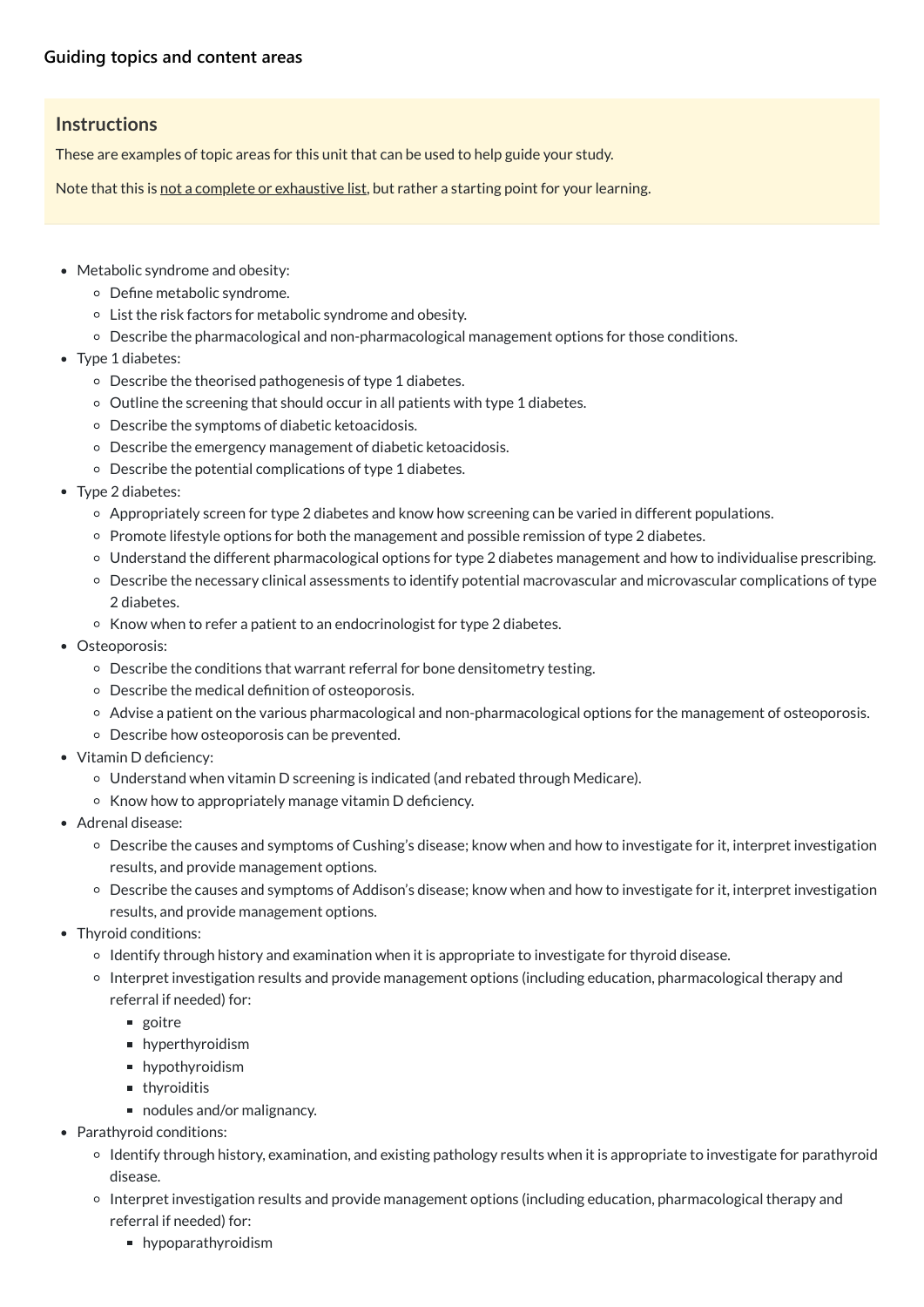- **hyperparathyroidism.**
- Pituitary adenomas:
	- Describe the symptoms and examination findings and identify the appropriate investigation/s and the next appropriate management step/s if the condition is detected.
- Phaeochromocytoma:
	- Describe the symptoms, know what investigations to order when it is suspected, and describe the next step in management if the investigations are positive.
- Growth hormone disorders:
	- Describe the cause, symptoms, investigations and general management of growth hormone deficiency and growth hormone excess.
- Diabetes insipidus:
	- Describe its cause, symptoms, investigations, and general management.
- Inborn errors of metabolism:
	- Describe examples of these conditions and what GPs need to know about genetic screening for these disorders, and know how to discuss this with parents and potential parents.

The following list of resources is provided as a starting point to help guide your learning only and is not an exhaustive list of **all resources.** It is your responsibility as an independent learner to identify further resources suited to your learning needs, and to ensure that you refer to the most up-to-date guidelines on a particular topic area, noting that any assessments will utilise current guidelines.

Walsh JP. Managing thyroid disease in general practice [\(http://www.mja.com.au/journal/2016/205/4/managing-thyroid-](http://www.mja.com.au/journal/2016/205/4/managing-thyroid-disease-general-practice)<u>disease-general-practice)</u>. Med J Aust 2016; 205(4):179–84.

#### **[Learning resources](javascript:void(0))**

#### **Instructions**

• Lee PC, Dixon J. Pharmacotherapy for obesity [\(http://www.racgp.org.au/afp/2017/july/pharmacotherapy-for-obesity\).](http://www.racgp.org.au/afp/2017/july/pharmacotherapy-for-obesity) Aust Fam Physician 2017;46(7).

• Croker EE, McGrath SA, Rowe CW. Thyroid disease - Using diagnostic tools effectively [\(https://www1.racgp.org.au/ajgp/2021/january-february/thyroid-disease-using-diagnostic-tools-effectively\)](https://www1.racgp.org.au/ajgp/2021/january-february/thyroid-disease-using-diagnostic-tools-effectively). Aust J Gen

#### **Journal articles**

The management of hypothyroidism, hyperthyroidism, thyroid nodules, thyroid cancer and thyroid issues during and immediately after pregnancy.

The types, causes of, investigation approach to, and general management of adrenal disease in general practice.

• Libianto R, Yang J, Fuller PJ. Adrenal disease: An update [\(https://www1.racgp.org.au/ajgp/2021/january-february/adrenal](https://www1.racgp.org.au/ajgp/2021/january-february/adrenal-disease-an-update)disease-an-update). Aust J Gen Pract 2021;50(1-2).

A summary of the latest on pharmacotherapy for obesity.

Advice for GPs on how to investigate thyroid disease.

Pract 2021;50(1–2).

#### **Textbooks**

Practical words of wisdom on the approach to endocrine disorders.

• Endocrine tales. In: Murtagh J, Bird S, editors. Murtagh's Cautionary Tales, 3rd edn

[\(https://murtagh.mhmedical.com/content.aspx?bookid=2675§ionid=220124440\).](https://murtagh.mhmedical.com/content.aspx?bookid=2675§ionid=220124440) Sydney: McGraw Hill, 2019.

#### **Online resources**

The most up-to-date and comprehensive Australian guidelines on type 1 diabetes.

● Australian Diabetes Society. National evidence-based clinical care guidelines for type 1 diabetes in children, adolescents and adults [\(http://diabetessociety.com.au/documents/Type1guidelines14Nov2011.pdf\).](http://diabetessociety.com.au/documents/Type1guidelines14Nov2011.pdf)

Helpful guidelines on type 1 diabetes in children.